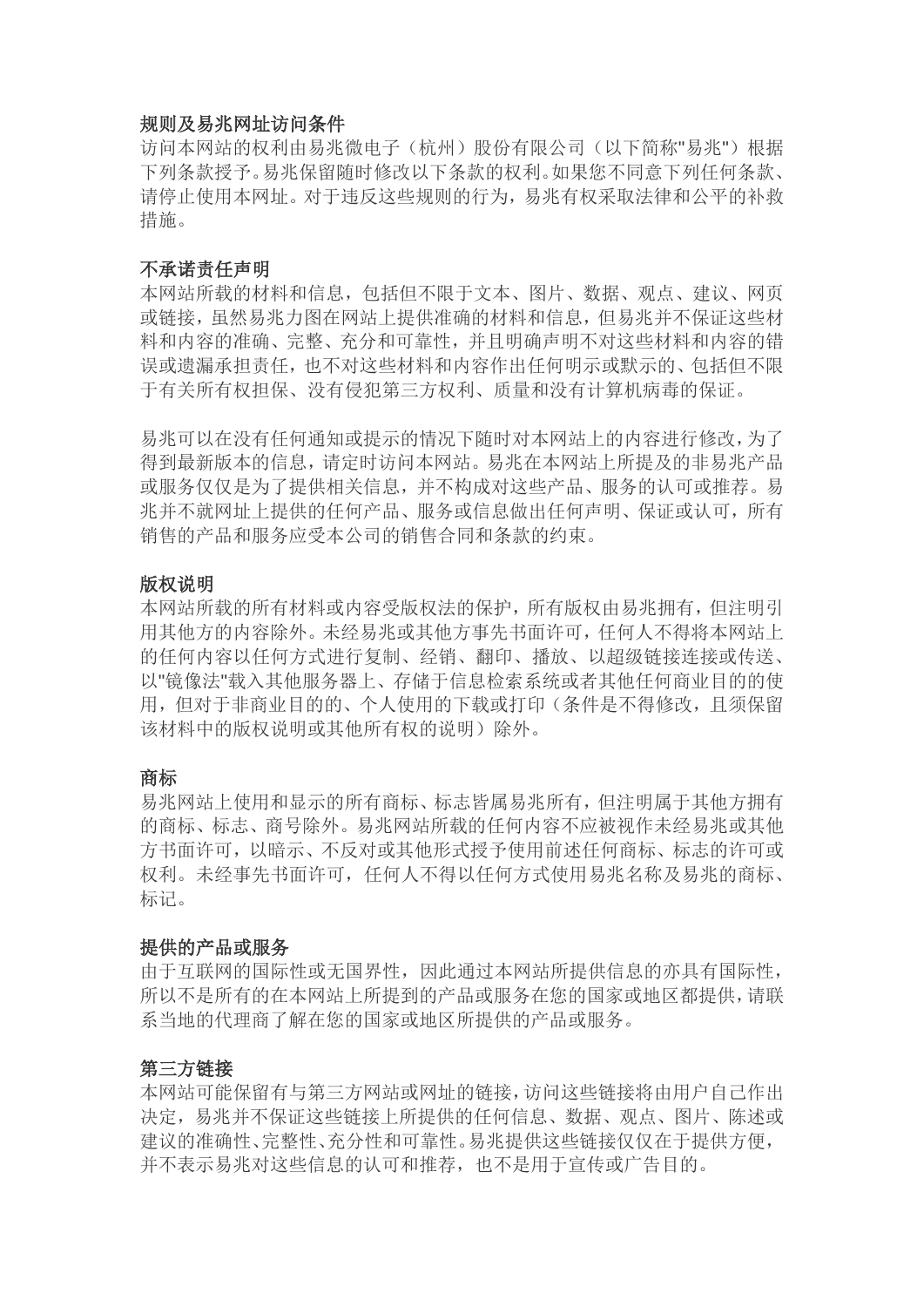# **Terms of Use ("TOU")**

These TOU govern the use of Yichip website (hereinafter referred to as "Website").

# **Acceptance of Terms**

By accessing this Website, you acknowledge that you have read, understood and accepted the following terms. In case you do not understand or agree to any of the terms, you should immediately exit this Website. Yichip reserves the right to update the Terms of Use ("TOU") at any time without notice to you. With regard to any behavior of violation against the provisions of the TOU, Yichip shall have the right to seek legal and fair remedies.

### **Disclaimer**

This Website and its contents are provided for your convenience only. Although Yichip has attempted to provide accurate information on this Website, it assumes no obligation or responsibility regarding the accuracy of the information whatsoever. Yichip may change the contents available on this Website or the products mentioned at any time without notice.

All information provided on this website is provided on "as is" basis without warranties, guarantees or representations of any kind. Yichip hereby expressly disclaims, to the fullest extent permitted by law, all express, implied, statutory or other warranties, guarantees or representations, including but not limited to, the implied warranties of merchantability, fitness for a particular purpose, or noninfringement.

### **Limited License**

All contents on this Website are copyrighted by Yichip unless otherwise stated. Without prior written consent of Yichip or other parties, any content on the Website shall not be reproduced, distributed, photocopied, played, linked or transmitted with superlinks, loaded into other servers in "mirroring method", stored in information retrieval system, or otherwise used for any commercial purpose by any person by any means, unless otherwise downloaded or reproduced for private and non-commercial purposes (provided however, that such use shall not include any revision to the content and the copyright notices and other proprietary notices shall be retained in the same form and manner as on the original).